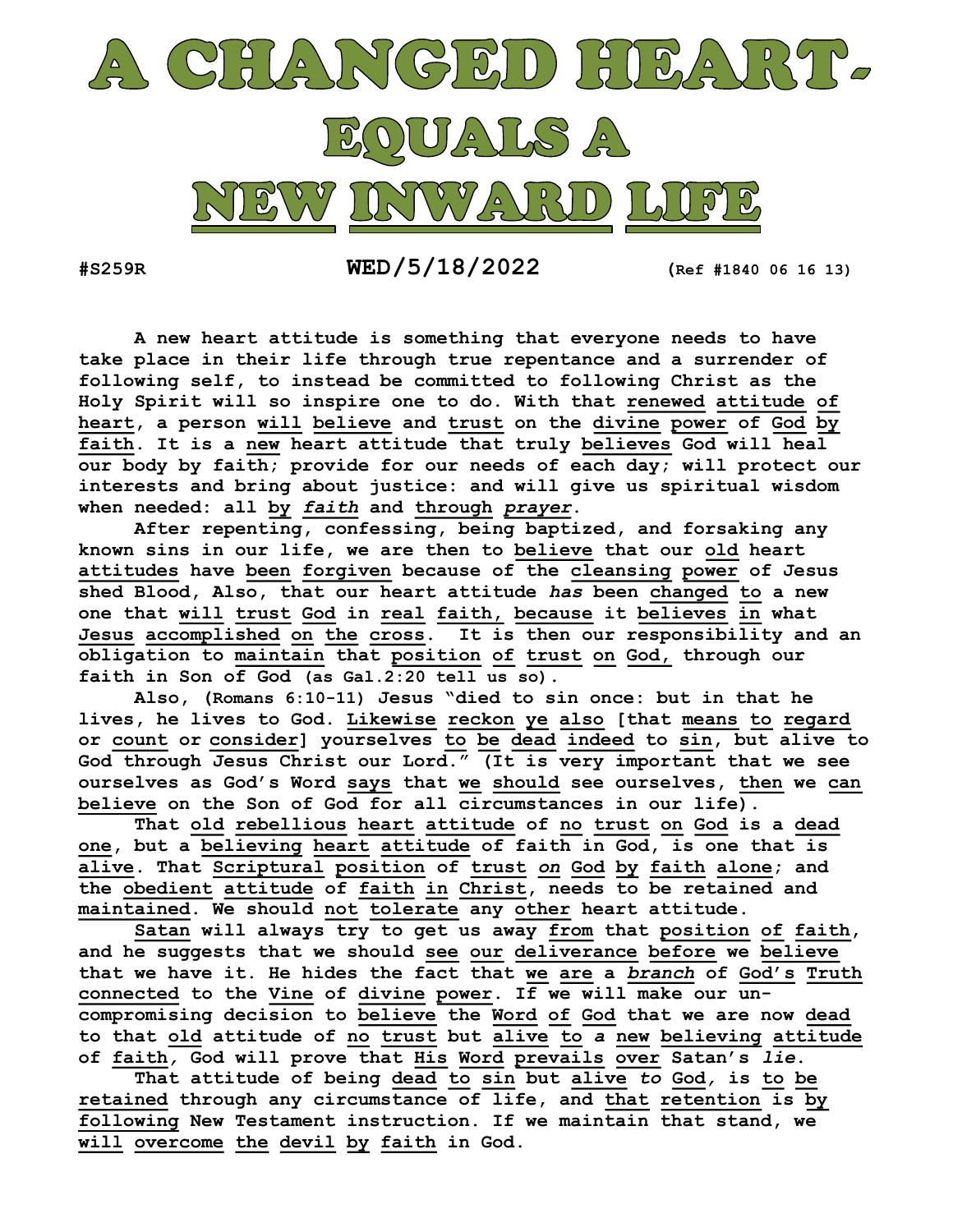Responding to things and people as God's Word tells us to respond, is really not difficult, because we just rely on God's power for success. There is no limit to what "the exceeding greatness of His power toward us who believe," can do (Ephes.1:19). Our spiritual eyes need to be spiritually enlightened.

The apostle was sent to the Gentiles (Acts 26:18) "To open their eyes, and to turn them from darkness to light, and from the power of Satan to God, that they may receive forgiveness of sins, and inheritance among them which are sanctified by faith that is in me." If we will choose to believe, the Holy Spirit will inspire us to know that we are forgiven when we trust God because the cost has been paid.

The heart attitude change everyone needs, is one that will trust on the divine power of God, and one that will believe that He will provide our needs, bring about justice, heal our body, and protect our interests, when we act in faith on His promise to do that. It "is according to the working of His mighty power, Which he wrought in Christ, when he raised him from the dead." (we are told Ephes.1:19-20).

 So, it is the mercy of God showing us the love of God. (Ephes.2:4- 6) "God, who is rich in mercy, for his great love wherewith he loved us, Even when we were dead in sins, hath quickened us together with Christ, (by grace ye are saved;) And hath raised us up together, and made us sit together in heavenly places in Christ Jesus."

That inward change of attitude is the inward conversion of heart that must take place. (Matt.18:3) "Verily I say to you, Except ye be converted, and become as little children, ye shall not enter into the Kingdom of Heaven." (A little child is totally dependent; humble and teachable; because they are willing to trust a parent, so we must have that same attitude toward God our Father and be willing to trust Him.

 We are to humble ourselves before Him; depend on His power alone in everything; and always be ready to learn when He teaches us through the various circumstances we meet in life. We are to maintain that humble attitude of trust on Him through every situation. (Colos.3:17) "Whatsoever ye do in word or deed, do all in the name of the Lord Jesus, giving thanks to God and the Father by him." (Jesus is the Vine Who gives us the strength, the ability, and the desire to carry through in faith.)

The key to living an overcoming life of faith in Christ, is to maintain the Scriptural position of 'trust on God', seeing ourselves as dead to the un-believing attitudes in our past experiences, but now alive to the believing attitudes of the present. Whatever we say, do, or decide, is to be done by the power of the Holy Spirit within only. We are to believe in our heart, before seeing victory with our eyes.

When Jesus is truly within our heart by faith, we will be able to do things; meet situations; and treat people around us via His power only; through that same faith only. It will be easy to 'return good for evil and be natural for us to not take revenge, because we believe and know that God will deal with that wrong in His way and time.

 When we decide to meet offensive people and difficult situations as God's Word says, knowing that Christ's Spirit is in our heart, we will be able to respond as the Bible says to do. As we maintain that position of faith in Christ; and that attitude of trust on God, it will be no problem to obey His Word concerning everything. We are protected from failing by a 'shield of faith'.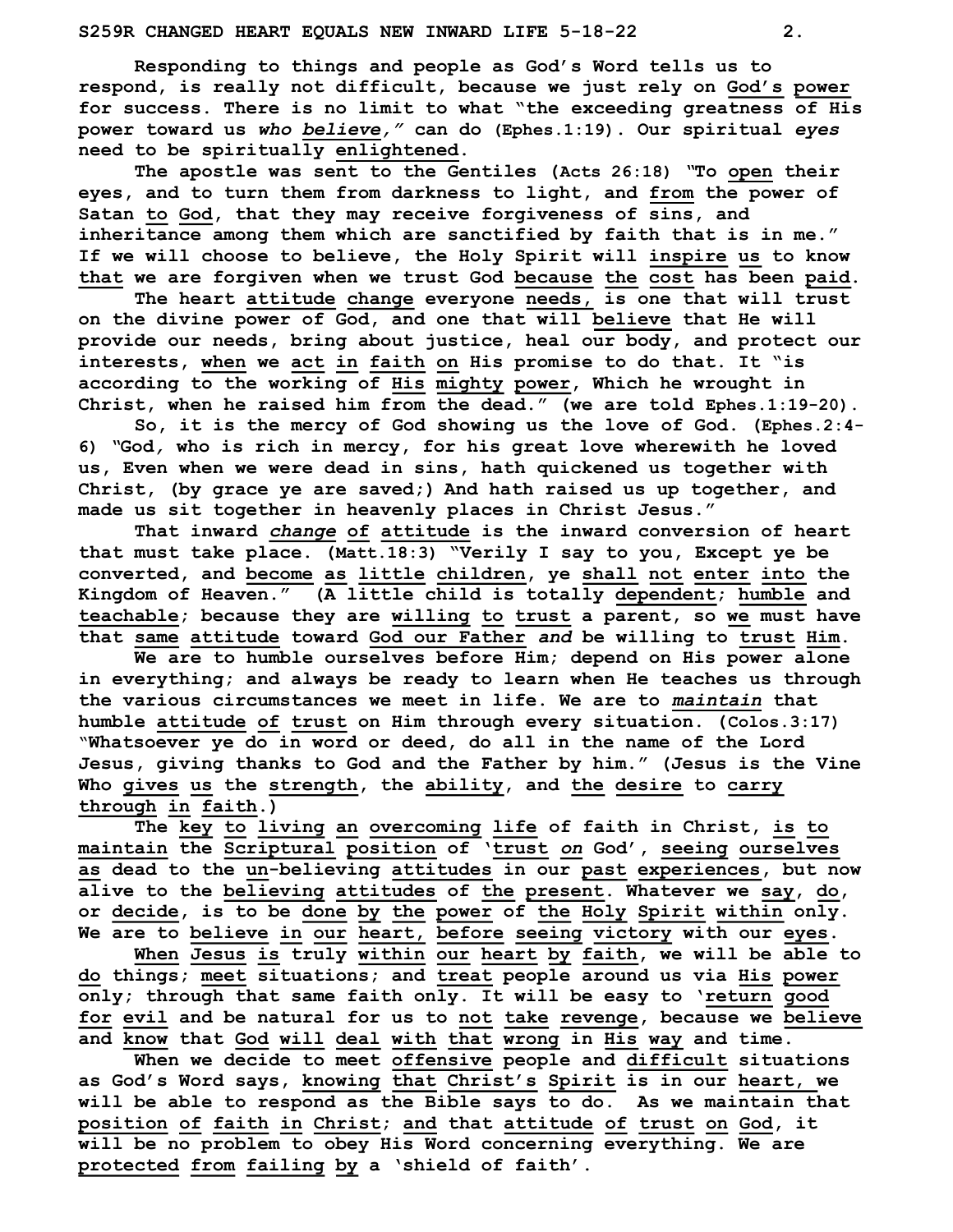We will find it easy to pray for our enemies; to lend and expect nothing in return; and to give more than we are asked to give, because God provides the ability to do that, we just make our choice to do it by faith in Him. As we trust God in faith, He proves that His Word means what it says, and in our following His Word, there is "exceeding great reward", just as God promised Abram. That would include all of God's Promises to provide for our daily needs and finances, as the apostle reminded everyone to be sure to claim to receive (and to also glorify God from our heart for His constant watchfulness over us). (Phil.4:19-20) "But my God, so great is His wealth of glory in Christ Jesus, will fully supply every need of yours. And to our God and Father be the glory throughout the Ages of the Ages! Amen."

 Trusting on the power of God, through faith in the Blood of Christ, should include every concern of every day. All parents want to have obedient children, but we are not to depend on the way we talk to them (our tone of voice nor on threats of punishment) to get their obedience toward us. We are to (and need to) give the children instruction and advice, of course, [ for it is God's command for parents to "train the children in the way they should go, and they will not depart from that" ], but parents are to (and must) do so in the 'Name of Jesus', while trusting and depending on the power of God to put an 'obedient spirit' in them before our saying anything.

 That changed heart attitude of trusting on the power of God is necessary also for one's healing, as it is with every other promise of God. (Mark 11:24) "What things soever ye desire, when ye pray, believe that ye receive them, and ye shall have them." If we truly believe, we will definitely receive, as we depend on God in faith that we are delivered, strengthened, and healed, not by any feeling; but by our believing on God's Promises. [ We are assured from Scripture (2 Cor.1: 19-22) "For Jesus Christ the Son of God——He who was proclaimed among you by us," "did not show Himself a waverer between "Yes" and "No." "But it was and always is "Yes" with Him. For all the promises of God, whatever their number, have their confirmation in Him; and for this reason through Him also, our "Amen" acknowledges their truth, and promotes the glory of God through our faith. But He who is making us" (the apostle said) "as well as you steadfast through union with the Anointed One, and has anointed us, is God, and He has also set His seal upon us, and has put His Spirit into our hearts as a pledge and a foretaste of future blessing."

 We need to reject any human way of healing and put our faith on the promised healing power of God, because God will not share our trust, nor our loyalty, with any other power, plan, or process. (Exodus 34:14) "Thou shalt worship no other god: for the LORD, whose name is Jealous, is a jealous God." (Deuteronomy 4:24) "The LORD thy God is a consuming fire, even a jealous God."

We are instructed to claim healing in Jesus' Name, because (John 16:23-24 says), "Whatsoever ye shall ask the Father in my name, He will give it you. Hitherto have ye asked nothing in my name: ask, and ye shall receive, that your joy may be full." So, we are to see ourselves delivered, and to believe the victory is ours on the authority of the 'Word of God' alone.

That is a free-will choice on our part, to believe that God's Word means what it says. The question must be settled on our part,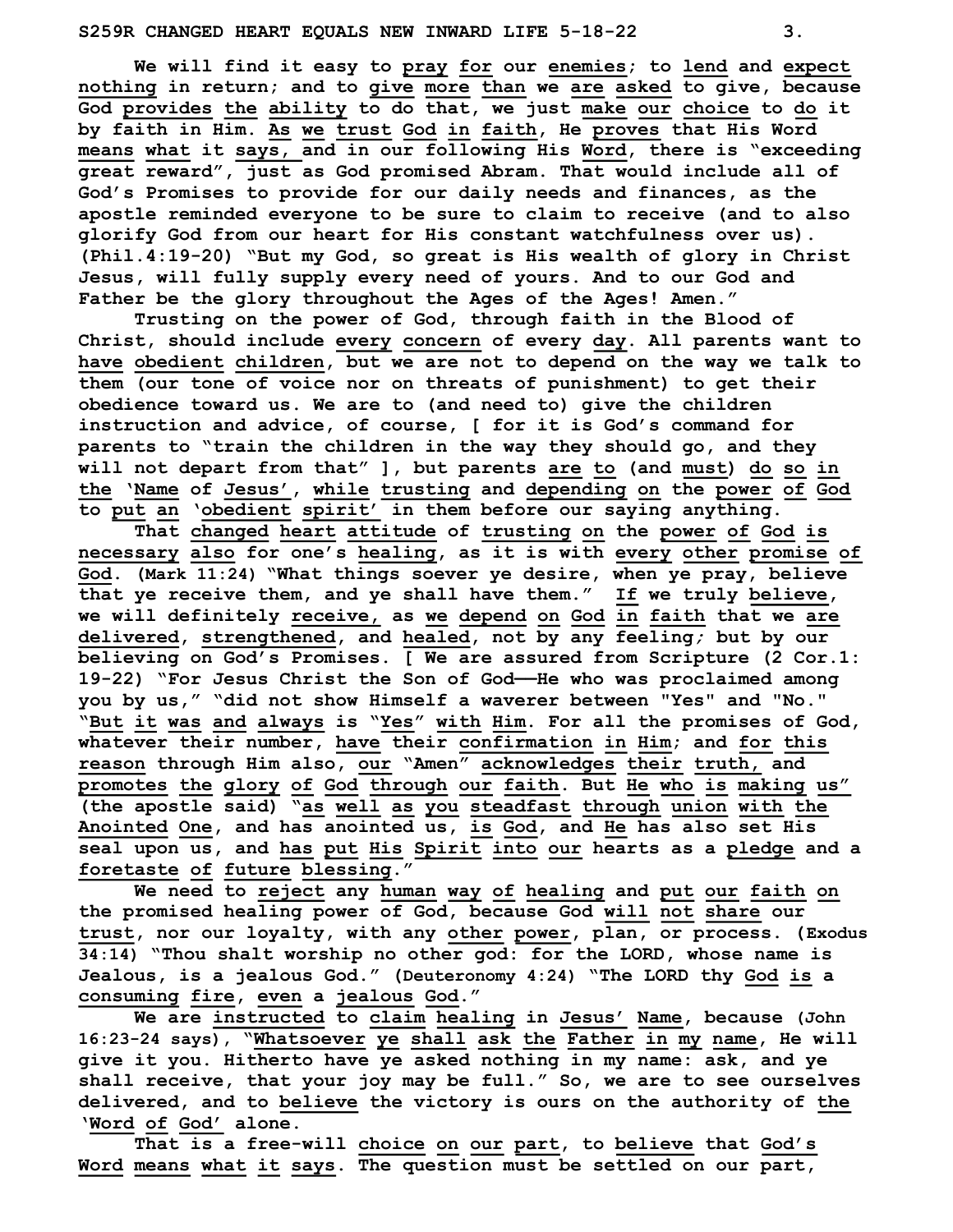whether we are going by what we see, or acting on what we believe that God's Word says is already true. Acting in faith can only be done by the empowerment of the Spirit. We are to walk and work in complete dependence on God's power. "I can do all things through Christ who strengthens me" [That is what God's Word tells us. (Phil.4:13).

 Jesus was teaching the people (Matt.12:10) "and a man with a shriveled hand was there." That man was not able to use his arm. Jesus would have been speaking about (Reve.13:8)"the Lamb slain from the foundation of the world," Who bore every sin, sickness, pain, and weakness on the cross. The man would have had to believe that about the slain Lamb of God, and when he did, Jesus said to him (Matt.12:13) "Stretch forth thine hand. And he stretched it forth; and it was restored whole, like as the other."

 God offers to all of us "exceeding great and precious promises" (2 Peter 1:4), that are all part of our divine inheritance, so the moment we pray in faith, we are to see by faith that the work of healing is done. We are to then begin acting in dependence on the divine power of God to make it a reality just as that man who had had a withered hand.

It is God's divine power that enables the weary to win. It is about believing the Word and depending on God. (Isaiah 40:28) "Have you not known? Have you not heard? The everlasting God, the LORD, The Creator of the ends of the earth, Neither faints nor is weary." We should not put limits on what God is able to do for us. When we are ready to believe, we are to act in faith on His Word. (Matt.19:26) "Jesus looked at them and said, "With men this is impossible, but with God everything is possible."

(Isaiah 40:29-31)"He gives power to the weak, And to those who have no might He increases strength. Even the youths shall faint and be weary, And the young men shall utterly fall, But those who wait on the LORD Shall renew their strength; They shall mount up with wings like eagles They shall run and not be weary, They shall walk and not faint."

 The shed Blood of Christ provides forgiveness, healing, and victory to those who believe and act in faith on God's promise. Satan is the author of trouble, disease, conflict, and contention, but we are told (1 John 3:8) "For this purpose the Son of God was manifested, that he might destroy the works of the devil." So, it is our responsibility to believe that that is true; then to act in faith like we do believe.

Christ's sacrifice on a cross at Calvary, releases us from those things Satan always tries to put on us. The responsibility on our part is our willingness to believe, which comes from a change of heart on our part. It is making a new start with a renewed heart attitude (as enabled by God's Spirit), one that is willing to put faith in action. The power of God, through the indwelling Spirit, enables us to act in faith. It is the willingness in our mind and heart that God is always watching for in every person. [ A new heart makes a 'new start' this time, believing on "the exceeding greatness of his power to us-ward who believe." (As we are told Ephesians 1:19).

So, we are obligated to steadfastly believe on God's never-ending mercy and love for us, which compels Him to watch over, protect, heal, and provide for our every need through our faith in Christ Jesus!

&&&&&&&&

## The First Century Gospel Church/Philadelphia